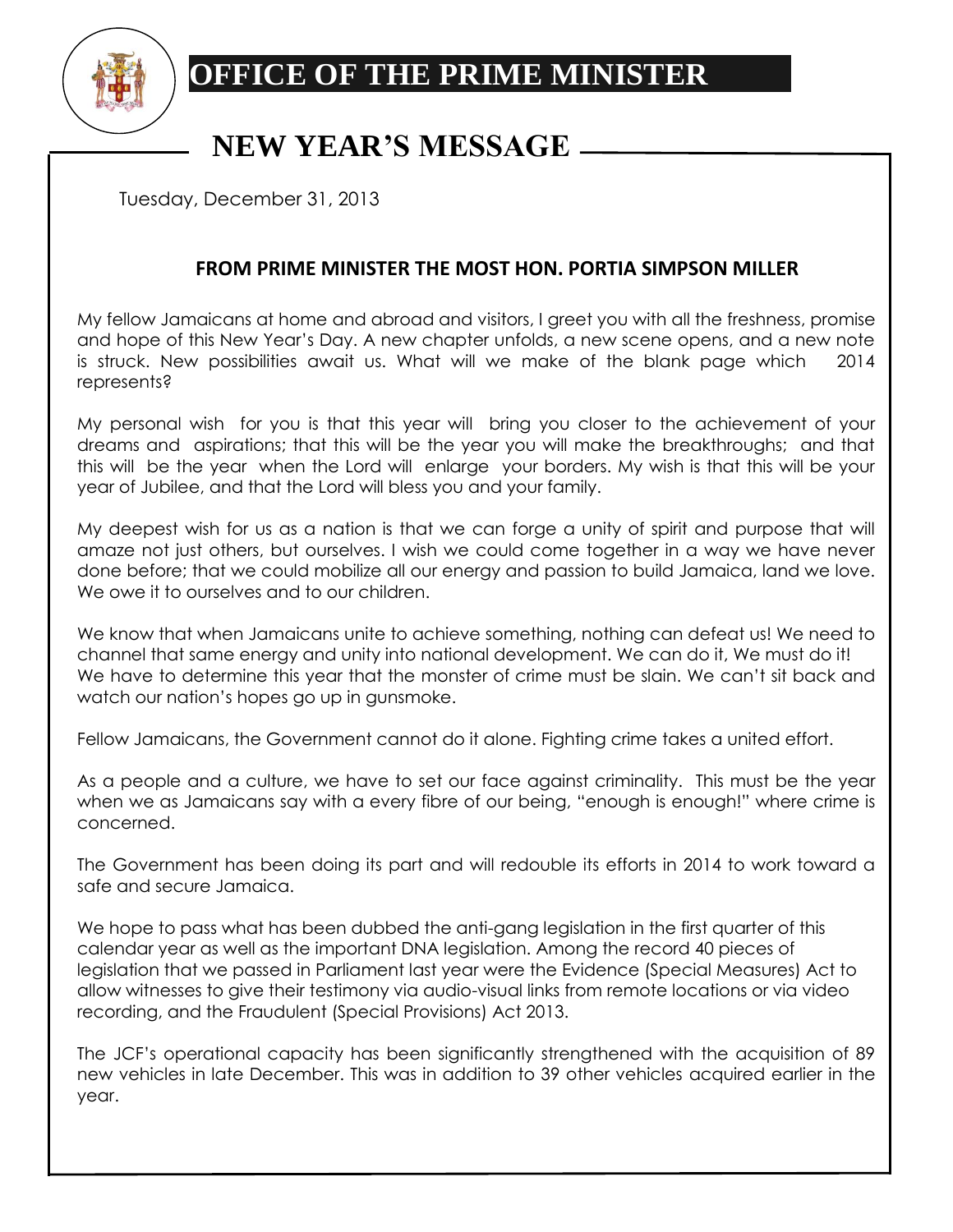A number of other measures and actions were taken last year to fight crime.

Be assured, that the Government will be doing all it can during this year to secure our citizens and visitors to this island. But we cannot be successful without you. Let us together set our face against this scourge on our land. Let us resolve to remove it.

Our economic challenges continue but the facts indicate we are making progress. Economic growth returned in the third quarter of the year after six consecutive quarters of decline beginning in the January-March 2012 quarter. We have successfully passed two quarterly reviews or tests of the International Monetary Fund (IMF).

Cynics said we could barely pass one. But not only have we passed two, but the private sector co-chair of the Economic Programme Oversight Committee has expressed optimism about Jamaica's economic performance and prospects for this year. He has also publicly indicated his confidence in the sincerity of the Government's actions to reform the economy and foster growth.

Jamaica's meeting certain critical targets set out under our medium term economic programme has been crucial in releasing significant funds from the European Union and the World Bank. I must pause at this point to pay tribute to these international organizations which have supported Jamaica's economic and social programme.

One of the reasons I felt impelled to accept the invitation of the EU to visit Brussels last year was to show appreciation for the enormous economic and social support the EU has given to us. I want to thank the EU for its support for a range of programmes in Jamaica. I also want to thank the World Bank, the USAID, the Inter-American Development Bank and the IMF for their support.

I am glad that this Government has re-established the international credibility of Jamaica and that international financial institutions know that when we commit to a programme, we are not going to abandon it for political expediency.

Fellow Jamaicans, I know that our economic programme, with its necessary emphasis on fiscal prudence, has in some instances been hard on you. I feel your pain.

I go to the supermarket, I know what is happening to prices. But we have maintained a high level of social spending. We have continued to make critical investments in housing, health, education and social services, including the PATH programme.

Last year there was an overall increase of 15% to PATH beneficiaries, with the elderly beneficiaries receiving a 67% increase.

Last year also, some 1,000 tertiary level PATH students across the island benefitted from scholarships valued at \$100 million to complete their studies. So we are not forgetting those who are in need.

Last month, the Minister of Labour and Social Security announced a J\$75 million short term poverty intervention project to ease the burden on the most vulnerable. We also last month raised the national minimum wage as well as the minimum wage of security guards.

But we have to stay the course of economic adjustment. We have no alternative. The road might be rocky and the terrain rough. But with God as our Guide we will make it through.